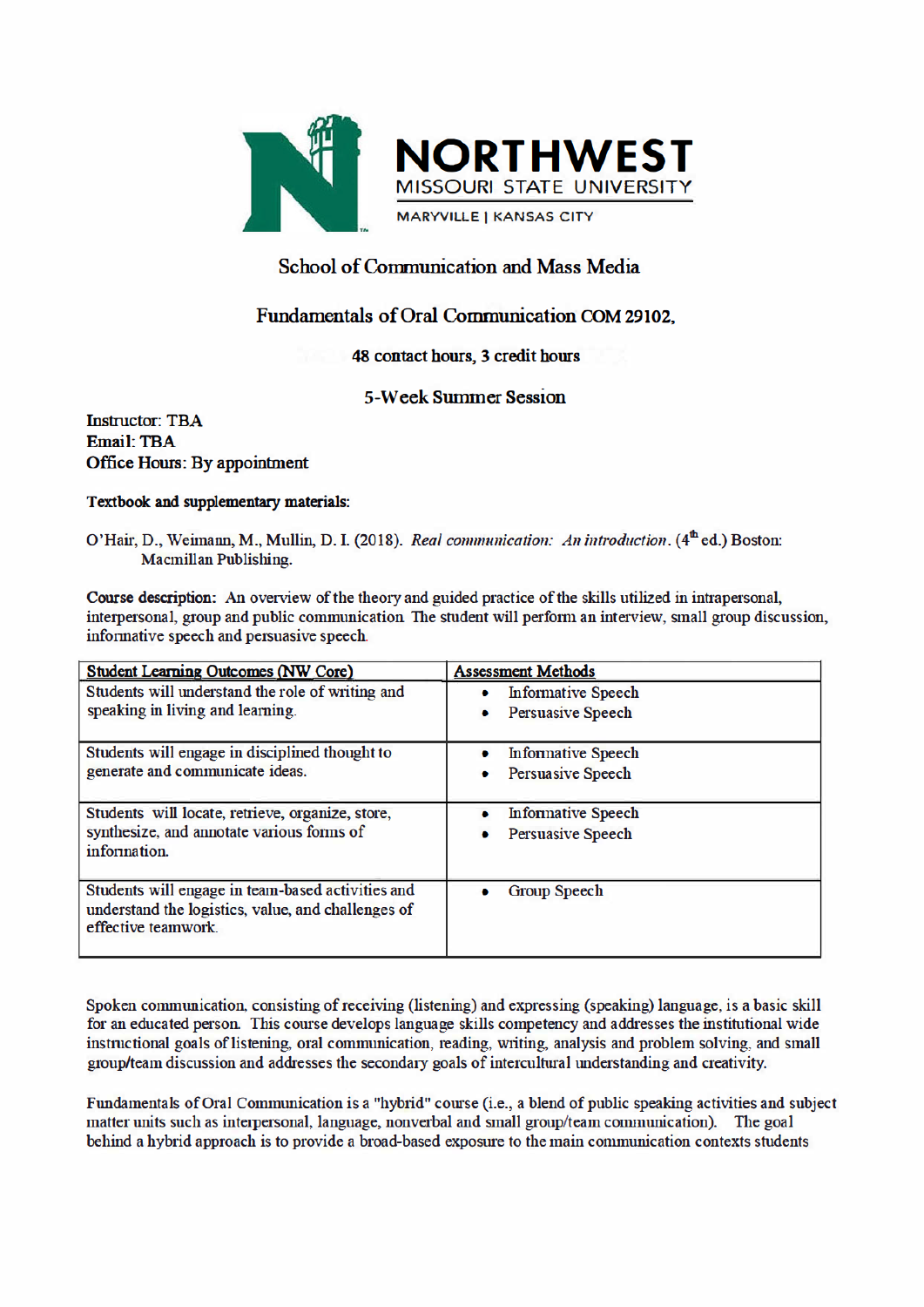



will encounter. This rationale is based on the assumption that the fundamentals course is often the only speech communication course a student will take while in college

Instructional methods: This course will be delivered fully online, and all instructional methods and assessments outlined as follows will be adapted to this format on Canvas. Although the methods of instruction and individual activities may vary by instructor, all sections of this course will include lecture, discussion, multimedia (audio/video), participation activities, and student performances (including at a minimum, presentations and writing assignments related to an interview, group problem-solving, an informative speech, and a persuasive speech). A common textbook will be used in each section and all students will take the same chapter quizzes and final examination.

| Assignments                                              | Points     |
|----------------------------------------------------------|------------|
| Interpersonal/Small Group Assignment                     | 50 points  |
| <b>Informative Speech</b>                                | 200 points |
| Persuasive Speech                                        | 200 points |
| Group Speech                                             | 200 points |
| Learning Curve Activities (17 $\omega$ ) 10 points each) | 170 points |
| Midterm Exam (Chapters 1-9)                              | 50 points  |
| Final Exam (Chapters 10-17)                              | 50 points  |
| <b>Discretionary Points</b>                              | 80 points  |

#### Graded course requirements:

#### Total Course Points=1000

#### Grading scale:

1000-900=A 899-800=B 799-700=C 699-600=D 599 and below=F

### Course outline/major topics studied:

Note: Course schedule is subject to change with instructor notification and students will be responsible for abiding by these changes.

Attendance: Students are expected to attend all classes as specified in the course syllabi for each course. It is the responsibility of the student to promptly notify his or her instructor when unable to attend class. Please refer to the university policy on attendance at https://www.nwmissouri.edu/policies/academics/Attendance.pdf

Final exams: The final exam will cover the chapters not covered on the midterm. The location of the final exam will be announced by your instructor. You must be present to take the exam. All exams are password protected,

Disclaimer: Course schedule is subject to change and you will be responsible for abiding by any such changes. Your instructor will notify you of any changes.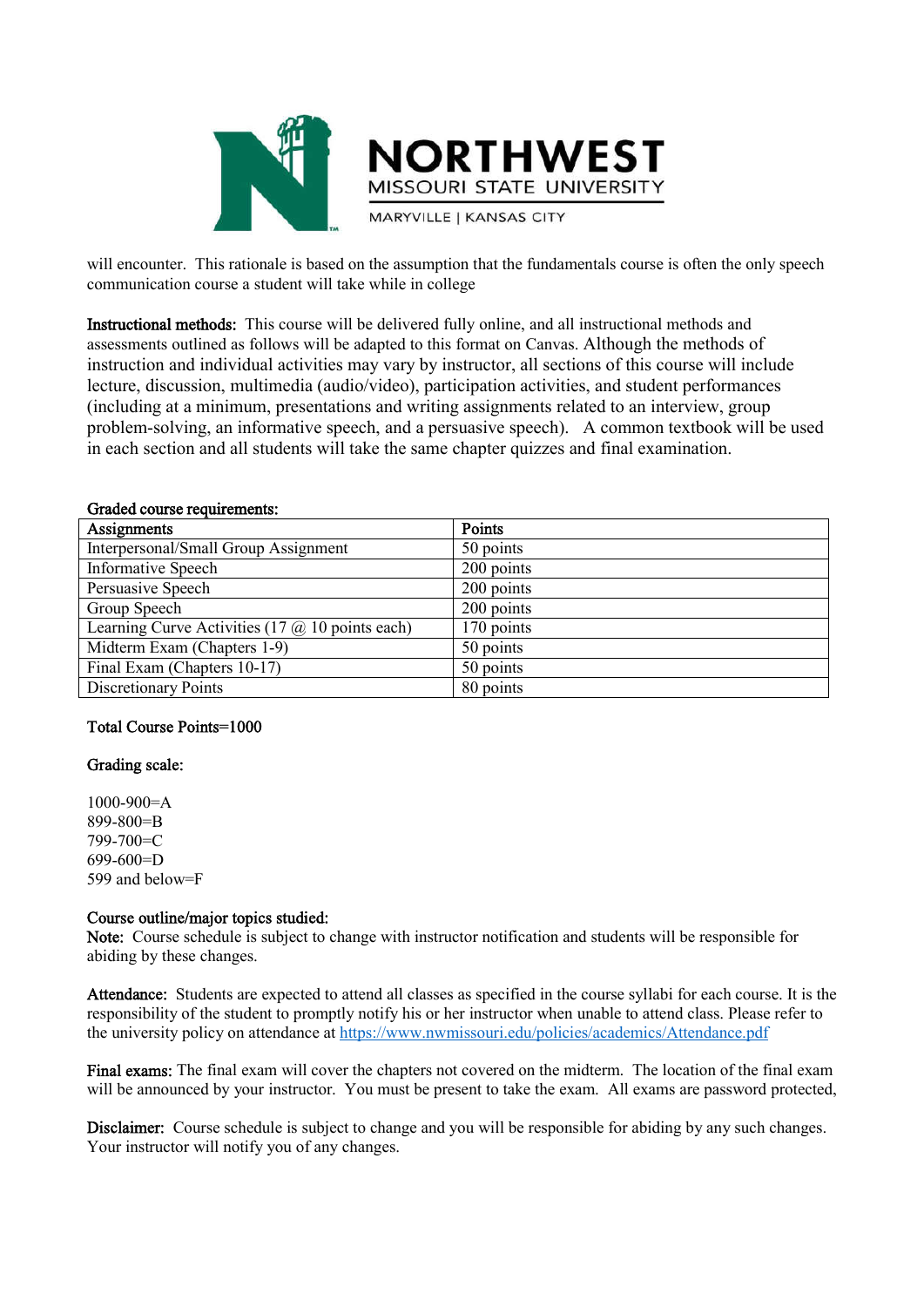

and the password will be given by your instructor at the exam. Giving your class' password to a classmate that is not present at the exam will result in charges of academic dishonesty. All students must take the Fundamentals of Oral Communication final at the assigned time. Students will not be allowed to make up the final exam unless they have a University excused absence. If an emergency occurs that prevents the administration of a course scheduled final examination, the final course grades will be calculated based on the work in the course completed to that point in time and the faculty member's considered judgment. Final exams will not be rescheduled, and a grade of "I" will not be given as a result of an institutional cancellation of a final examination. This final exam policy does not apply to online courses.

Administrative drop: An instructor may request the Office of the Registrar delete a student from a course roster if the student has not met the prerequisite for the course as stated in the catalog, or as a result of non-attendance in the course.

Academic integrity policy: The students, faculty, and staff at Northwest endeavor to sustain an environment that values honesty in academic work, that acknowledges the authorized aid provided by and intellectual contributions of others, and that enables equitable student evaluation. Please refer to Northwest Missouri State University's Academic Integrity Policy at http://www.nwmissouri.edu/policies/academics/Academic-Integrity.pdf

## Communication 102 Academic Honesty Statement:

Plagiarism is a form of cheating. That all students must do their own work is basic to their learning experience. To submit a paper, oral presentation, or any assignment that is in part or in whole the work of another unaccredited person is plagiarism. Students found guilty of plagiarism will fail the course and be reported under the guidelines on academic dishonesty in the link above.

To avoid plagiarism, those who use words or ideas (including spoken, printed, electronically retrieved, or recorded sources) from another person's work must document the source.

To document a direct quotation in APA style, writers must:

1. Include quotation marks around the material or indent it within the text to indicate their use of the source;

2. Provide parenthetical notation indicating the date (required), page number (if available); and

3. Include the name of the author (if available) or the title (if no author is given) either in the introduction to the quotation or within the parenthetical citation.

#### To document a direct quotation in an oral presentation, speakers must:

1. Say the word "quote" to verbally replace written quotation marks; and

2. Include the name of the author (if available) or the title (if no author is given) either immediately before or after the quotation; and

3. Outline oral presentations consistent with the above rules for written material.

Disclaimer: Course schedule is subject to change and you will be responsible for abiding by any such changes. Your instructor will notify you of any changes.